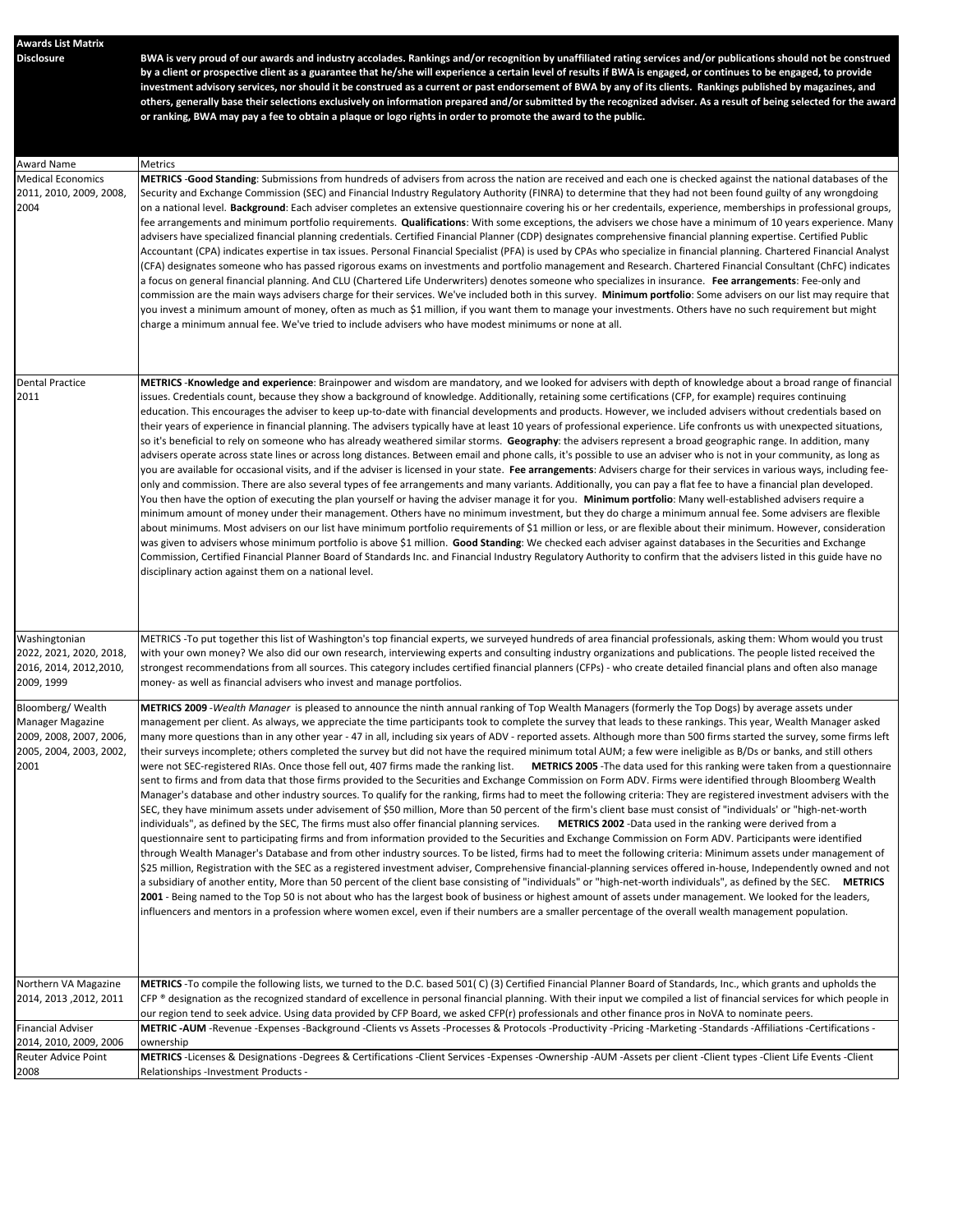| Worth Magazine                                                                                                                                                                                 | METRICS -Selecting the best advisers from among the many standouts who counsel America's wealthy is no easy task. We start by accepting nominations from                                                                                                                                                                                                                                                                                                                                                                                                                                                                                                                                                                                                                                                                                                                                                                                                                                                                                                                                                                                                                                                                                                                                                                                                                                                                                                                                                                                                                                                                                                                                                                                                |
|------------------------------------------------------------------------------------------------------------------------------------------------------------------------------------------------|---------------------------------------------------------------------------------------------------------------------------------------------------------------------------------------------------------------------------------------------------------------------------------------------------------------------------------------------------------------------------------------------------------------------------------------------------------------------------------------------------------------------------------------------------------------------------------------------------------------------------------------------------------------------------------------------------------------------------------------------------------------------------------------------------------------------------------------------------------------------------------------------------------------------------------------------------------------------------------------------------------------------------------------------------------------------------------------------------------------------------------------------------------------------------------------------------------------------------------------------------------------------------------------------------------------------------------------------------------------------------------------------------------------------------------------------------------------------------------------------------------------------------------------------------------------------------------------------------------------------------------------------------------------------------------------------------------------------------------------------------------|
| 2006, 2005, 2004, 2002,<br>2001                                                                                                                                                                | readers, industry associations, investment firms, and the advisers we know. Candidates are asked to complete an extensive survey detailing their backgrounds,<br>professional designations, client-retention rates, and average portfolio returns. We also ask candidates for their best ideas about wealth management and study<br>them carefully. Advisers in the running must submit a sample financial plan and two letters of recommendation. Registered investment advisers must also supply<br>their Form ADVs, which describe their services, fee structures, and disciplinary histories (this is a document that any prospective client should review). We verify<br>credentials with industry associations and check backgrounds using the Lexis legal database to search court records.                                                                                                                                                                                                                                                                                                                                                                                                                                                                                                                                                                                                                                                                                                                                                                                                                                                                                                                                                      |
|                                                                                                                                                                                                |                                                                                                                                                                                                                                                                                                                                                                                                                                                                                                                                                                                                                                                                                                                                                                                                                                                                                                                                                                                                                                                                                                                                                                                                                                                                                                                                                                                                                                                                                                                                                                                                                                                                                                                                                         |
| Advisor One                                                                                                                                                                                    | METRICS - Starting in 2011, simply, AUM                                                                                                                                                                                                                                                                                                                                                                                                                                                                                                                                                                                                                                                                                                                                                                                                                                                                                                                                                                                                                                                                                                                                                                                                                                                                                                                                                                                                                                                                                                                                                                                                                                                                                                                 |
| <b>NABCAP</b><br>2014, 2013                                                                                                                                                                    | METRICS - The primary focus of NABCAP is to serve the needs of the investing public by helping identify top wealth managers. NABCAP and its board of directors<br>created an unaffiliated evaluation process in which 20 categories of practice management are assessed. Advisors are invited and/ or nominated to participate by<br>submitting an online questionnaire. The multi-step verification process utilizes independent resources to assess the accuracy and truthfulness of the information<br>submitted by participating advisory practices. NABCAP's methodology is unique in deciphering advisors because it is primarily objective, not subjective, and helps<br>add transparency for the investor's benefit. NABCAP attempts to identify top adviors regardless of size, firm or affiliation. Distinguishing characteristics of an advisory<br>practice includes in part, though not exclusively:<br>• Mass Affluent or High Net Worth practice<br>• Team dynamics- who comprises the team<br>Years of experience<br>• Credentials/Designations<br>• Minimum investable assets to become a new client<br>• Planning philosophy • Investment philosophy<br>• Risk philosophy<br>. Typical percentage of Alternative Investment ownership<br>• Fee/Cost structure                                                                                                                                                                                                                                                                                                                                                                                                                                                                         |
|                                                                                                                                                                                                | • Customer service Model                                                                                                                                                                                                                                                                                                                                                                                                                                                                                                                                                                                                                                                                                                                                                                                                                                                                                                                                                                                                                                                                                                                                                                                                                                                                                                                                                                                                                                                                                                                                                                                                                                                                                                                                |
|                                                                                                                                                                                                | • U4/ADV status                                                                                                                                                                                                                                                                                                                                                                                                                                                                                                                                                                                                                                                                                                                                                                                                                                                                                                                                                                                                                                                                                                                                                                                                                                                                                                                                                                                                                                                                                                                                                                                                                                                                                                                                         |
| Schwab's Best Managed<br>Firms                                                                                                                                                                 | METRICS -521 participants -306 who generated 75% of revemues from fees in 2003 -top 10% selected from -Profitability -Productivity -Leverage, measured by non-<br>owner professional & support staff -Depth of client relationships as measured by revenue per client                                                                                                                                                                                                                                                                                                                                                                                                                                                                                                                                                                                                                                                                                                                                                                                                                                                                                                                                                                                                                                                                                                                                                                                                                                                                                                                                                                                                                                                                                   |
| <b>CNBC</b><br>2015, 2014                                                                                                                                                                      | METRICS - The CNBC Digital editorial team, along with Meridian-IQ, created the following ranking methodology for its Top 100 Fee-Only Wealth Management Firms<br>rankings. Scores for each measure listed below were weighted according to a proprietary formula to arrive at a final total rank:<br>•Assets under management<br>• Having staff with professional designations such as a CFP or CFA<br>. Working with third-party professionals such as attorneys or CPAs<br>•Average account size<br>Client segmentation<br>•Growth of assets<br>• Years in business<br>•Number of advisory clients<br>• Providing advice on insurance solutions<br>Firms with greater AUM totals were given a higher ranking in the case of numerical ties of the above formula. The Meridian/AdviceIQ team then applied the formula<br>to the Meridian-IQ database of all RIAs to create the list. The final step to create the Top 100 Fee-Only Wealth Management Firms list for CNBC.com was to apply the<br>AdviceIQ Regulatory Compliance Review (RCR) process to the master list and eliminate any firm that failed the RCR process. The RCR process is a due-diligence<br>process whereby each advisory firm was compared with the RCR database of all regulatory actions from all four primary regulators: SEC, FINRA, state regulators and<br>state insurance commissioners. In order to pass the RCR process, an advisory firm cannot have any complaints, actions or disclosures from any of the above<br>regulators.                                                                                                                                                                                                                                      |
| <b>Five Star Professionals</b>                                                                                                                                                                 | METRICS- Five Star Professional relied on one of three sources - firm nomination, peer nomination and pre-qualification based on industry standing - to identify                                                                                                                                                                                                                                                                                                                                                                                                                                                                                                                                                                                                                                                                                                                                                                                                                                                                                                                                                                                                                                                                                                                                                                                                                                                                                                                                                                                                                                                                                                                                                                                        |
| 2021 (Maria, Todd, Beth<br>and Jen)<br>2020 (Maria, Todd and<br>Beth)<br>2019 (Maria and Todd)<br>2018 (Maria and Todd)<br>2017 (Maria and Todd)<br>2016 (Maria Only)<br>2015 (Maria and Todd) | award candidates. Self-nominations are not accepted.<br>Award candidates were evaluated against the 10 objective eligibility and evaluation criteria below. The following 10 criteria were used in determining the Five Star<br>Wealth Manager award winners:<br><b>Eligibility Criteria - Required</b><br>1) Credentialed as an investment advisory representative or a registered investment advisor.<br>[2] Actively employed as a credentialed professional in the financial services industry for a minimum of five years.<br>3) Favorable regulatory and complaint history review.<br>4) Fulfilled their firm review based on internal firm standards.<br>5) Accepting new clients.<br><b>Evaluation Criteria - Considered</b><br>6) One-year client retention rate.<br>7) Five-year client retention rate.<br>8) Non-institutional discretionary and/or non-discretionary client assets administered.<br>9) Number of client households served.<br>10) Education and professional designations.<br>The specific numeric values for some of the objective evaluation criteria were determined after the wealth managers submitted their data forms. For example, Five<br>Star Professional determined the numeric requirement for the client assets administered evaluation criteria after the data forms were received. This helps assure a<br>final list that is appropriately sized for the market, and it also allows Five Star Professional to accommodate the varying levels of client assets administered by wealth<br>managers in different regions of the country.<br>The resulting list of 2015 Five Star Wealth Managers represents an exclusive group of Washington DC wealth managers who provide quality services to their clients. |